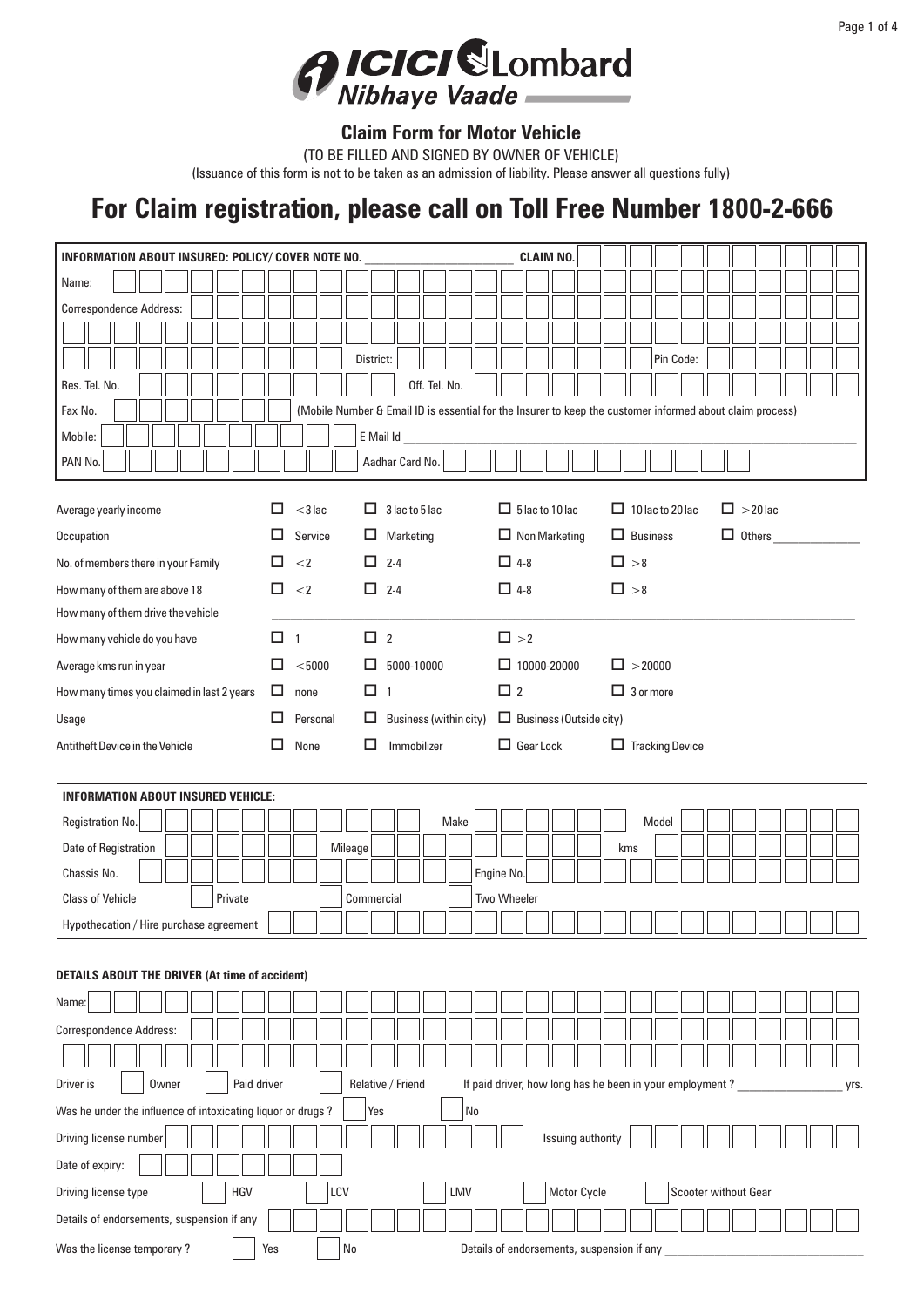| D<br>$\Box$<br>Date:                                        | M M I<br>Time: $\begin{array}{c} \n\vdash \ \parallel \ \vdash \ \mid / \mid \ \mathbb{M} \mid \ \mathbb{M} \mid \mathsf{am/pm} \n\end{array}$<br>Exact location of accident (Address / Spot of Accident with landmark) |  |  |  |  |  |       |               |  |                         |   |                                                                       |       |    |                    |  |         |  |                               |  |                       |                                |                                                |  |  |
|-------------------------------------------------------------|-------------------------------------------------------------------------------------------------------------------------------------------------------------------------------------------------------------------------|--|--|--|--|--|-------|---------------|--|-------------------------|---|-----------------------------------------------------------------------|-------|----|--------------------|--|---------|--|-------------------------------|--|-----------------------|--------------------------------|------------------------------------------------|--|--|
| Give brief description of the accident                      |                                                                                                                                                                                                                         |  |  |  |  |  |       |               |  |                         |   |                                                                       |       |    |                    |  |         |  |                               |  |                       |                                |                                                |  |  |
|                                                             |                                                                                                                                                                                                                         |  |  |  |  |  |       |               |  |                         |   |                                                                       |       |    |                    |  |         |  |                               |  |                       |                                |                                                |  |  |
|                                                             |                                                                                                                                                                                                                         |  |  |  |  |  |       |               |  |                         |   |                                                                       |       |    |                    |  |         |  |                               |  |                       |                                |                                                |  |  |
| Was any third party responsible / liable for the accident?  |                                                                                                                                                                                                                         |  |  |  |  |  |       |               |  |                         |   |                                                                       | Yes   |    | No                 |  |         |  |                               |  |                       |                                |                                                |  |  |
| If yes, please provide a copy of FIR Details :              |                                                                                                                                                                                                                         |  |  |  |  |  |       |               |  |                         |   |                                                                       |       |    |                    |  |         |  |                               |  |                       |                                |                                                |  |  |
|                                                             |                                                                                                                                                                                                                         |  |  |  |  |  |       |               |  |                         |   |                                                                       |       |    |                    |  |         |  |                               |  |                       |                                |                                                |  |  |
| <b>DETAILS OF GARAGE</b>                                    |                                                                                                                                                                                                                         |  |  |  |  |  |       |               |  |                         |   |                                                                       |       |    |                    |  |         |  |                               |  |                       |                                |                                                |  |  |
| Garage Name:                                                |                                                                                                                                                                                                                         |  |  |  |  |  |       |               |  |                         |   |                                                                       |       |    |                    |  |         |  |                               |  |                       |                                |                                                |  |  |
| Garage Address:                                             |                                                                                                                                                                                                                         |  |  |  |  |  |       |               |  |                         |   |                                                                       |       |    |                    |  |         |  |                               |  |                       |                                |                                                |  |  |
|                                                             |                                                                                                                                                                                                                         |  |  |  |  |  |       |               |  |                         |   |                                                                       |       |    |                    |  |         |  |                               |  |                       |                                |                                                |  |  |
| Garage Phone Number:                                        |                                                                                                                                                                                                                         |  |  |  |  |  |       |               |  |                         |   |                                                                       |       |    |                    |  |         |  |                               |  |                       |                                |                                                |  |  |
|                                                             |                                                                                                                                                                                                                         |  |  |  |  |  |       |               |  |                         |   |                                                                       |       |    |                    |  |         |  |                               |  |                       |                                |                                                |  |  |
| Garage Contact Person:                                      |                                                                                                                                                                                                                         |  |  |  |  |  |       |               |  |                         |   |                                                                       |       |    |                    |  |         |  |                               |  |                       |                                |                                                |  |  |
| THIRD PARTY INJURY / THIRD PARTY VEHICLE DAMAGE             |                                                                                                                                                                                                                         |  |  |  |  |  |       |               |  |                         |   |                                                                       |       |    |                    |  |         |  |                               |  |                       |                                |                                                |  |  |
| i) Name:                                                    |                                                                                                                                                                                                                         |  |  |  |  |  |       |               |  |                         |   |                                                                       |       |    |                    |  |         |  |                               |  |                       |                                |                                                |  |  |
| ii) Address:                                                |                                                                                                                                                                                                                         |  |  |  |  |  |       |               |  |                         |   |                                                                       |       |    |                    |  |         |  |                               |  |                       |                                |                                                |  |  |
| iii) Full details of personal / vehicle damaged             |                                                                                                                                                                                                                         |  |  |  |  |  |       |               |  |                         |   |                                                                       |       |    |                    |  |         |  |                               |  |                       |                                |                                                |  |  |
| WITNESS DETAILS (FOR THEFT AND THIRD PARTY INJURY / DAMAGE) |                                                                                                                                                                                                                         |  |  |  |  |  |       |               |  |                         |   |                                                                       |       |    |                    |  |         |  |                               |  |                       |                                |                                                |  |  |
| i) Give name and address of witness (if any)                |                                                                                                                                                                                                                         |  |  |  |  |  |       |               |  |                         |   |                                                                       |       |    |                    |  |         |  |                               |  |                       |                                |                                                |  |  |
| <b>Correspondence Address:</b>                              |                                                                                                                                                                                                                         |  |  |  |  |  |       |               |  |                         |   |                                                                       |       |    |                    |  |         |  |                               |  |                       |                                |                                                |  |  |
|                                                             |                                                                                                                                                                                                                         |  |  |  |  |  |       |               |  |                         |   |                                                                       |       |    |                    |  |         |  |                               |  |                       |                                |                                                |  |  |
|                                                             |                                                                                                                                                                                                                         |  |  |  |  |  |       |               |  |                         |   |                                                                       |       |    |                    |  |         |  |                               |  |                       |                                |                                                |  |  |
| Res. Tel. No.                                               |                                                                                                                                                                                                                         |  |  |  |  |  |       | Off. Tel. No. |  |                         |   |                                                                       |       |    |                    |  | Mobile: |  |                               |  |                       |                                |                                                |  |  |
| ii) Was accident reported to Police?                        |                                                                                                                                                                                                                         |  |  |  |  |  |       |               |  |                         |   | Yes                                                                   |       | No |                    |  |         |  |                               |  |                       |                                |                                                |  |  |
|                                                             |                                                                                                                                                                                                                         |  |  |  |  |  |       |               |  |                         |   |                                                                       |       |    |                    |  |         |  |                               |  |                       |                                |                                                |  |  |
| iii) If yes to which Police station?                        |                                                                                                                                                                                                                         |  |  |  |  |  |       |               |  |                         |   | iv) FIR No. / CR Dairy Number                                         |       |    |                    |  |         |  |                               |  |                       |                                |                                                |  |  |
| v) Name of attending inspector                              |                                                                                                                                                                                                                         |  |  |  |  |  |       |               |  |                         |   |                                                                       |       |    |                    |  |         |  |                               |  |                       |                                |                                                |  |  |
| PARTIAL / TOTAL THEFT                                       |                                                                                                                                                                                                                         |  |  |  |  |  |       |               |  |                         |   |                                                                       |       |    |                    |  |         |  |                               |  |                       |                                |                                                |  |  |
| i) Date:                                                    |                                                                                                                                                                                                                         |  |  |  |  |  | Time: |               |  |                         | M | M                                                                     | am/pm |    | ii) Place of theft |  |         |  |                               |  |                       |                                |                                                |  |  |
| iii) Circumstances relating to theft                        |                                                                                                                                                                                                                         |  |  |  |  |  |       |               |  |                         |   |                                                                       |       |    |                    |  |         |  |                               |  |                       |                                |                                                |  |  |
|                                                             |                                                                                                                                                                                                                         |  |  |  |  |  |       |               |  |                         |   |                                                                       |       |    |                    |  |         |  |                               |  |                       |                                |                                                |  |  |
|                                                             |                                                                                                                                                                                                                         |  |  |  |  |  |       |               |  |                         |   |                                                                       |       |    |                    |  |         |  |                               |  |                       |                                |                                                |  |  |
|                                                             |                                                                                                                                                                                                                         |  |  |  |  |  |       |               |  |                         |   |                                                                       |       |    |                    |  |         |  |                               |  |                       |                                |                                                |  |  |
| Any other relevant information to processing of claim       |                                                                                                                                                                                                                         |  |  |  |  |  |       |               |  |                         |   |                                                                       |       |    |                    |  |         |  |                               |  |                       |                                |                                                |  |  |
|                                                             |                                                                                                                                                                                                                         |  |  |  |  |  |       |               |  |                         |   |                                                                       |       |    |                    |  |         |  |                               |  |                       |                                |                                                |  |  |
|                                                             |                                                                                                                                                                                                                         |  |  |  |  |  |       |               |  |                         |   |                                                                       |       |    |                    |  |         |  |                               |  |                       |                                |                                                |  |  |
|                                                             |                                                                                                                                                                                                                         |  |  |  |  |  |       |               |  |                         |   | <b>DOCUMENTS REQUIRED</b>                                             |       |    |                    |  |         |  |                               |  |                       |                                |                                                |  |  |
| <b>For Accident Claims</b>                                  |                                                                                                                                                                                                                         |  |  |  |  |  |       |               |  | <b>For Theft Claims</b> |   |                                                                       |       |    |                    |  |         |  | <b>For Third Party Claims</b> |  |                       |                                |                                                |  |  |
| $\Box$ Claim Form Duly Signed*                              |                                                                                                                                                                                                                         |  |  |  |  |  |       |               |  |                         |   | $\Box$ Claim Form Duly Signed*                                        |       |    |                    |  |         |  |                               |  |                       | $\Box$ Claim Form Duly signed* |                                                |  |  |
| R.C. Copy of the Vehicle**                                  |                                                                                                                                                                                                                         |  |  |  |  |  |       |               |  |                         |   | $\Box$ R. C. Copy <sup>**</sup> of The Vehicle with All Original Keys |       |    |                    |  |         |  | $\Box$ Police FIR Copy        |  |                       |                                |                                                |  |  |
| □ Driving License Copy**                                    |                                                                                                                                                                                                                         |  |  |  |  |  |       |               |  |                         |   | □ Driving License Copy**                                              |       |    |                    |  |         |  |                               |  |                       | □ Driving License Copy**       |                                                |  |  |
| □ Policy Copy - (First 2 Pages only)<br>$\Box$ FIR Copy     |                                                                                                                                                                                                                         |  |  |  |  |  |       |               |  |                         |   | $\Box$ Original Policy Copy                                           |       |    |                    |  |         |  | $\Box$ Policy Copy            |  |                       |                                |                                                |  |  |
| $\Box$ Original Estimate                                    |                                                                                                                                                                                                                         |  |  |  |  |  |       |               |  |                         |   | $\Box$ FIR Copy, Untrace Report, Dumping Yard Certificate             |       |    |                    |  |         |  |                               |  |                       | $\Box$ MACT / Legal Notice     |                                                |  |  |
| $\Box$ Original Repair Invoice, Payment Receipt             |                                                                                                                                                                                                                         |  |  |  |  |  |       |               |  |                         |   | $\Box$ RTO Transfer Papers Duly Signed*                               |       |    |                    |  |         |  |                               |  |                       |                                | $\Box$ R. C. Copy <sup>**</sup> Of the Vehicle |  |  |
| $\Box$ Letter of Indemnity and Subrogation*                 |                                                                                                                                                                                                                         |  |  |  |  |  |       |               |  |                         |   | $\Box$ NOC from Finance Company (If Hypothecated)                     |       |    |                    |  |         |  |                               |  |                       |                                | $\Box$ Documents as required by                |  |  |
| $\Box$ Decuments as required by AMI Guide Line              |                                                                                                                                                                                                                         |  |  |  |  |  |       |               |  |                         |   | $\Box$ Documents as required by AML Guide Line                        |       |    |                    |  |         |  |                               |  | <b>AML Guide Line</b> |                                |                                                |  |  |

**DETAILS OF ACCIDENT :**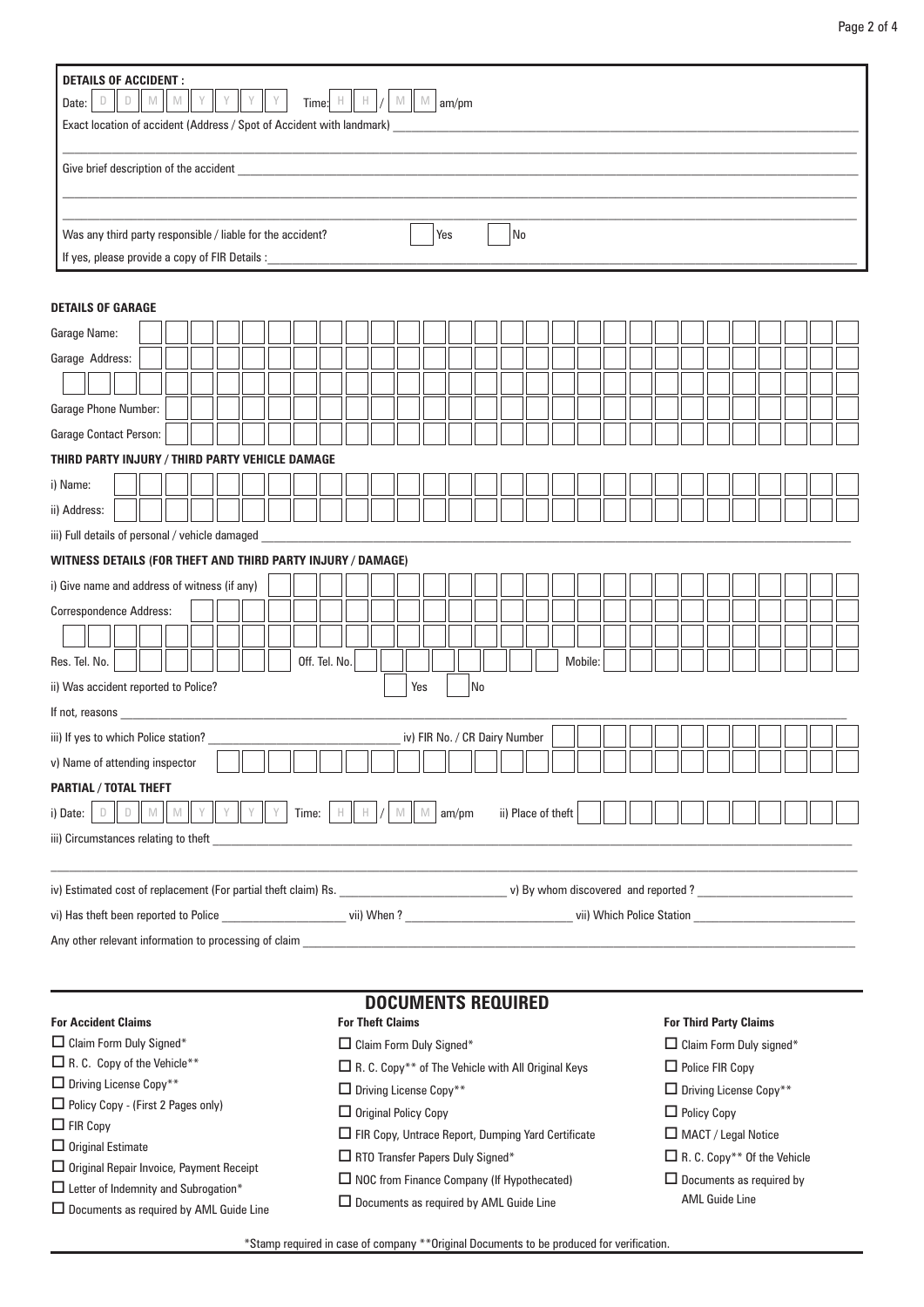I/We hereby agree, affirm and declare that :

- a. The statements/information given/stated by me, us in this claim form are true, corrected and complete.
- b. The details of all persons having an interest in the property in respect of which the claim is being made are provided as per the proposal form or by way of an endorsement in the policy. Furthermore, save and except as provided or disclosed in this claim form, no claim made hereunder (for the same/similar claim) has made or lodged with any other insurance company.
- c. No material information, which is relevant to the processing of the claim, which in any manner has a bearing on the claim, has been withheld or not disclosed.
- d. If I/We have given/made any false or fraudulent statement /information, or suppressed or concealed or in any manner failed to disclose all information, the policy shall be void and that I/We shall not be entitled to all/any rights to recover there under in respect of any or all claims, past, present or future.
- e. The receipt of this claim form / other supporting/related documents does not constitute or be deemed to constitute an agreement by the Company of the claim and the Company reserves the right to process or reject or require further/additional information in respect of the claim.
- f. I/We will not take input credit of the service tax paid by ICICI Lombard General Insurance Company Ltd. in settlement of this motor insurance claim.

| Place<br>D<br>M<br>M<br>Date:<br>D                                                                                                                                        | Y | Y |         |  |  |         |  |  |                                              |  |  |  |  |  |  |  |  | Signature / Thumb Impression of the Insured |  |  |  |
|---------------------------------------------------------------------------------------------------------------------------------------------------------------------------|---|---|---------|--|--|---------|--|--|----------------------------------------------|--|--|--|--|--|--|--|--|---------------------------------------------|--|--|--|
|                                                                                                                                                                           |   |   |         |  |  |         |  |  |                                              |  |  |  |  |  |  |  |  |                                             |  |  |  |
| (Submission of documents or bank details or any other information does not in any way, shape or form, imply or express or suggest admission of liability by the company.) |   |   |         |  |  |         |  |  | <b>Direct Fund Transfer/EFT Mandate Form</b> |  |  |  |  |  |  |  |  |                                             |  |  |  |
| B) No<br>A) Yes<br>A) Would you like to opt for Electronic Fund Transfer as mode of payment ?                                                                             |   |   |         |  |  |         |  |  |                                              |  |  |  |  |  |  |  |  |                                             |  |  |  |
| B) If yes, kindly provide the below mentioned details :                                                                                                                   |   |   |         |  |  |         |  |  |                                              |  |  |  |  |  |  |  |  |                                             |  |  |  |
| Payee Name (as per bank records):<br>$\bullet$                                                                                                                            |   |   |         |  |  |         |  |  |                                              |  |  |  |  |  |  |  |  |                                             |  |  |  |
| Payee Account No.:<br>$\bullet$                                                                                                                                           |   |   |         |  |  |         |  |  |                                              |  |  |  |  |  |  |  |  |                                             |  |  |  |
| Type of Account:<br>$\bullet$                                                                                                                                             |   |   | Savings |  |  | Current |  |  | Others (specify):                            |  |  |  |  |  |  |  |  |                                             |  |  |  |
| Name of the Bank:                                                                                                                                                         |   |   |         |  |  |         |  |  |                                              |  |  |  |  |  |  |  |  |                                             |  |  |  |
| <b>Branch Name:</b>                                                                                                                                                       |   |   |         |  |  |         |  |  |                                              |  |  |  |  |  |  |  |  |                                             |  |  |  |
|                                                                                                                                                                           |   |   |         |  |  |         |  |  |                                              |  |  |  |  |  |  |  |  |                                             |  |  |  |
| Address of the Bank:<br>$\bullet$                                                                                                                                         |   |   |         |  |  |         |  |  |                                              |  |  |  |  |  |  |  |  |                                             |  |  |  |
|                                                                                                                                                                           |   |   |         |  |  |         |  |  |                                              |  |  |  |  |  |  |  |  |                                             |  |  |  |
| IFSC Code No. of the Bank:<br>$\bullet$                                                                                                                                   |   |   |         |  |  |         |  |  |                                              |  |  |  |  |  |  |  |  |                                             |  |  |  |
| MICR Code No. of the Bank:<br>$\bullet$                                                                                                                                   |   |   |         |  |  |         |  |  |                                              |  |  |  |  |  |  |  |  |                                             |  |  |  |
| Permanent Account Number (PAN) of Payee :<br>$\bullet$                                                                                                                    |   |   |         |  |  |         |  |  |                                              |  |  |  |  |  |  |  |  |                                             |  |  |  |
| Please attach an Original Blank Cancelled Cheque signed by the Payee.                                                                                                     |   |   |         |  |  |         |  |  |                                              |  |  |  |  |  |  |  |  | <b>Mandatory</b>                            |  |  |  |
| Please attach a PAN Card copy of Payee<br>2)                                                                                                                              |   |   |         |  |  |         |  |  |                                              |  |  |  |  |  |  |  |  | <b>Mandatory</b>                            |  |  |  |
|                                                                                                                                                                           |   |   |         |  |  |         |  |  |                                              |  |  |  |  |  |  |  |  |                                             |  |  |  |

## **Terms and Conditions for Payments through RTGS/NEFT**

- 1. The details provided by the Customers in the Mandate Form shall be considered as final and ICICI Lombard General Insurance Company Ltd. shall not be responsible for cross verification of any of the details provided therein.
- 2. The RTGS/ NEFT facility shall be effective for the respective Customer(s) within 15 days of the receipt of the Mandate Form by ICICI Lombard General Insurance Company Ltd. and/ or within such period as may be reasonably required by ICICI Lombard General Insurance Company Ltd. to activate the RTGS/ NEFT facility.
- 3. The Customer agrees that under the RTGS/ NEFT facility, there may be a risk of non-payment in the Account of Customer on the day of the credit of Payments due to change in the applicable regulations pertaining to RTGS/ NEFT facility or due to any other reasons without any fault/inaction/failure on part of ICICI Lombard General Insurance Company or any factor beyond the control of ICICI Lombard General Insurance Company Limited.
- 4. The Customer agrees to indemnify, without delay or demur, ICICI Lombard General Insurance Company Ltd. and its agents and keep ICICI Lombard General Insurance Company Ltd. and its agent indemnified harmless at all times from and against any and all claims, damages, losses, costs, and expenses (including attorney's fees) which ICICI Lombard General Insurance Company Ltd. may suffer or incur, directly or indirectly, arising from or in connection with, amongst other things, either of the aforesaid reasons stated in above clauses.
- 5. ICICI Lombard General Insurance Company Ltd. may sub-contract and employ agents to carry out any of its obligations under the RTGS/ NEFT facility. The Customer may discontinue or terminate the use of RTGS / NEFT facility by giving a minimum of 15 days prior written notice to ICICI Lombard General Insurance Company Ltd. The date of notice for ICICI Lombard will be the date of receipt of such notice by ICICI Lombard. The notice of such termination should be given to ICICI Lombard only at its corporate address and be addressed at ICICI Lombard GIC Ltd, ICICI Lombard House (Old Tata Press Building), 414, Veer Savarkar Marg, Near Siddhi Vinayak Temple, Prabhadevi, Mumbai - 400025
- 6. A confirmation of the receipt of termination notice given by the Customer will be acknowledged through a confirmation letter by ICICI Lombard General Insurance Company Ltd. In no case can the Customer construe his termination notice as effective unless a confirmation has been provided by ICICI Lombard to the Customer stating the date of receipt of such communication by the Customer.